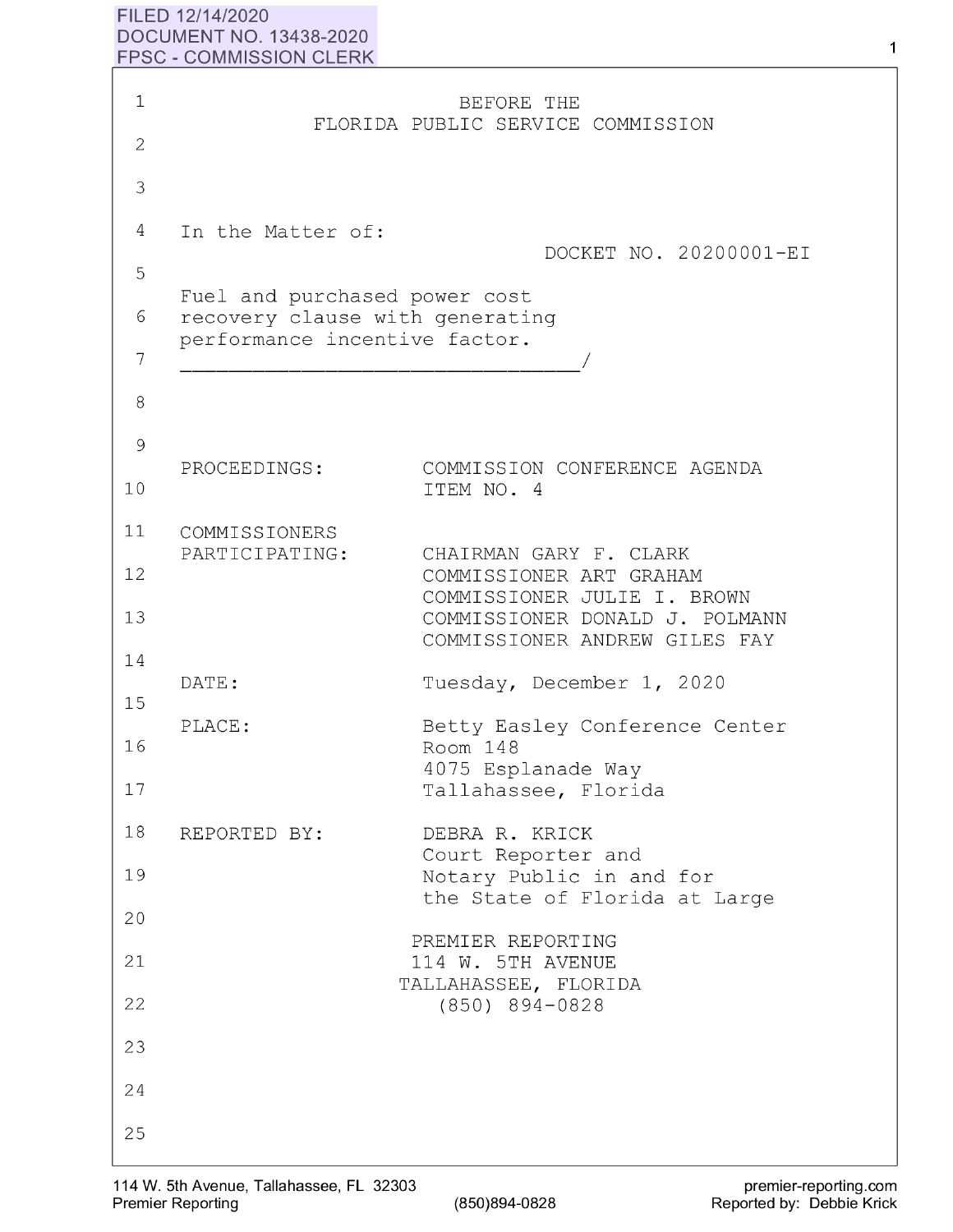P R O C E E D I N G S CHAIRMAN CLARK: All right. It looks like we are we have everyone back. Thank you for your indulgence on short recess. Let's move on to Item No. 4. Ms. Helton, you are still up. MS. HELTON: Thank you, Mr. Chairman. DEF recently appealed the Commission's Final Order and Amended Order that adopted the Administrative Law Judge's Recommended Order, where he found that DEF failed to act prudently in the operation of its Bartow Unit 4 plant in restoring the unit to service after the February 2017 forced outage, and concluded that DEF should refund \$16.1 million to its customers. Item No. 4 addresses DEF's motion and amended motion to stay this decision. Staff recommends that a stay be granted as DEF has fully complied with the requirements of the Commission's rule on stays pending judicial review. Staff further recommends that DEF be required to provide adequate security in the form of a corporate undertaking in the amount of \$16.1 million plus interest. Representatives from DEF and OPC would like to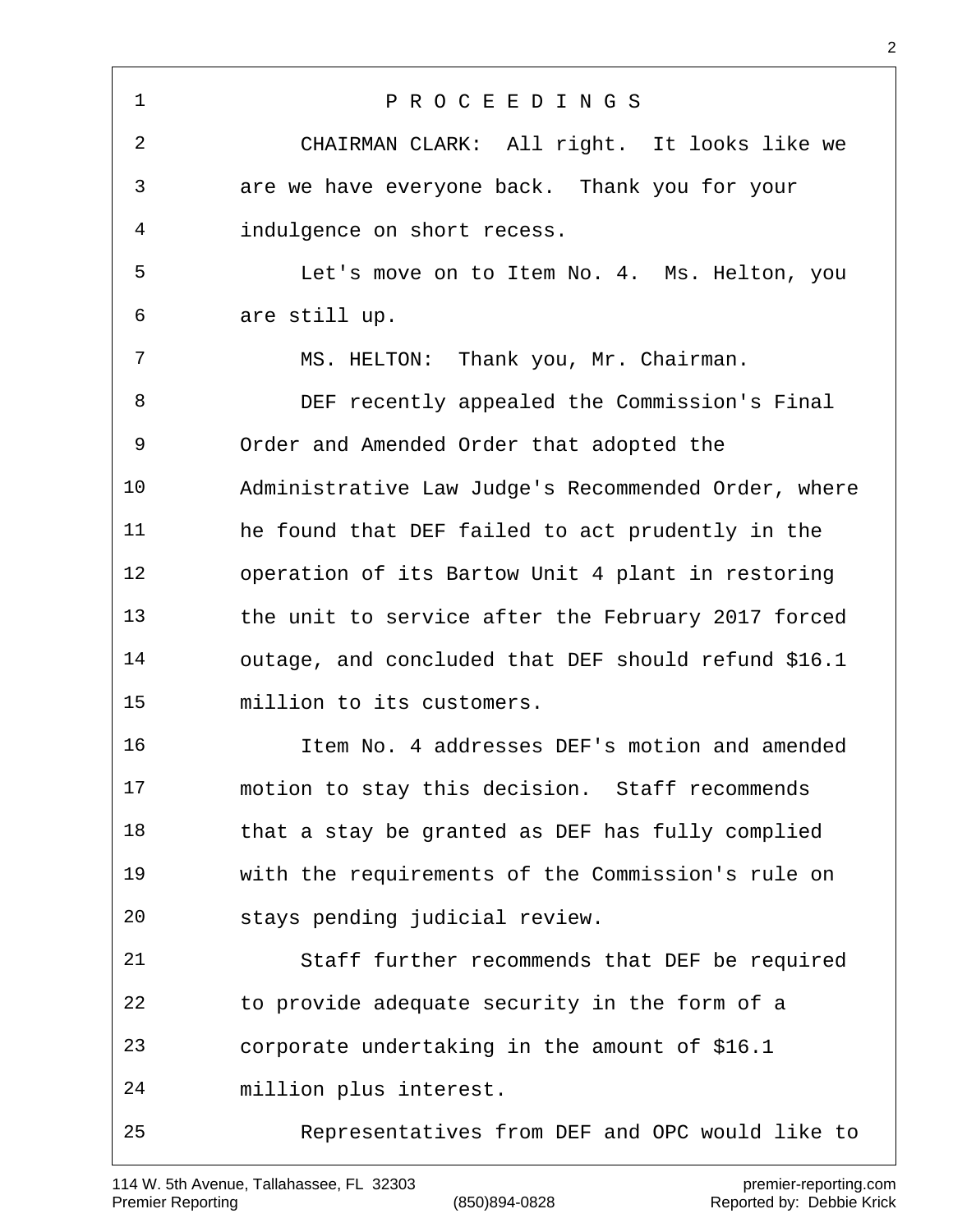address the Commission, and other intervenors are on the phone and available to answer questions, as is your staff. CHAIRMAN CLARK: Thank you very much, Ms. Helton. Ms. Nordby -- Mr. Nordby are you on the line? 7 MR. NORDBY: Yes, I am. 8 CHAIRMAN CLARK: You are recognized. MR. NORDBY: Thank you very much. Good morning, Commissioners. I am Daniel Nordby from Shutts & Bowen appearing on behalf of Duke Energy Florida. I would like to make three brief points and would be glad to answer any questions. On the first question, whether the final order here should be stayed pending appeal, Duke agrees with the staff analysis and recommendation that you have been provided. The clear and unambiguous language of your rule provides for a mandatory and automatic stay under the circumstances present here. It's undisputed that the order on appeal involves the refund of monies to customers, and that Duke has filed a timely motion seeking a stay pending appeal. The Office of Public Counsel and other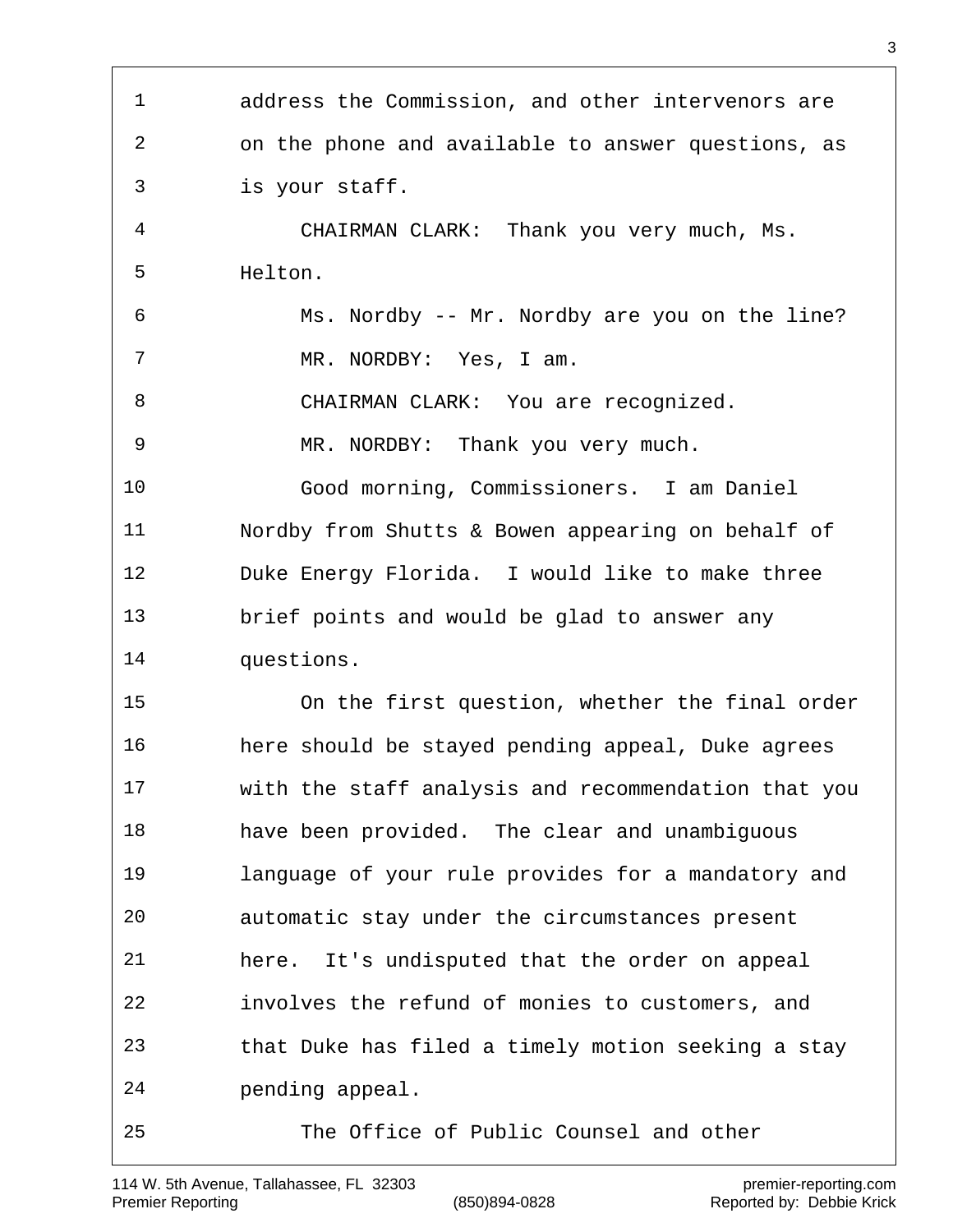intervenors in their response asked for an unwritten exception to the administrative rule in the case on the fuel clause dockets. But as your staff noted in its recommendation, however, all state agencies must follow their own rules and cannot rewrite a rule without following the rule-making process.

 The second issue I wish to address, and the second issue before you is what conditions are appropriate in this case to secure the revenues subject to refund during the period of stay. On this point, your rule grants you broad discretion. Rule 25-22.061 mentions the posting of a bond or corporate undertaking as a potential condition, but the rule also allows for, quote, any other condition as the Commission finds appropriate to secure the revenues collected by the utility subject to refund, end quote.

 The rule, therefore, grants to you, the Commission, the discretion to determine when to require a utility to post a bond or corporate undertaking, and when some other conditions are appropriate as a condition on the stay. Under the circumstances of this appeal and this docket, Duke respectfully suggests that no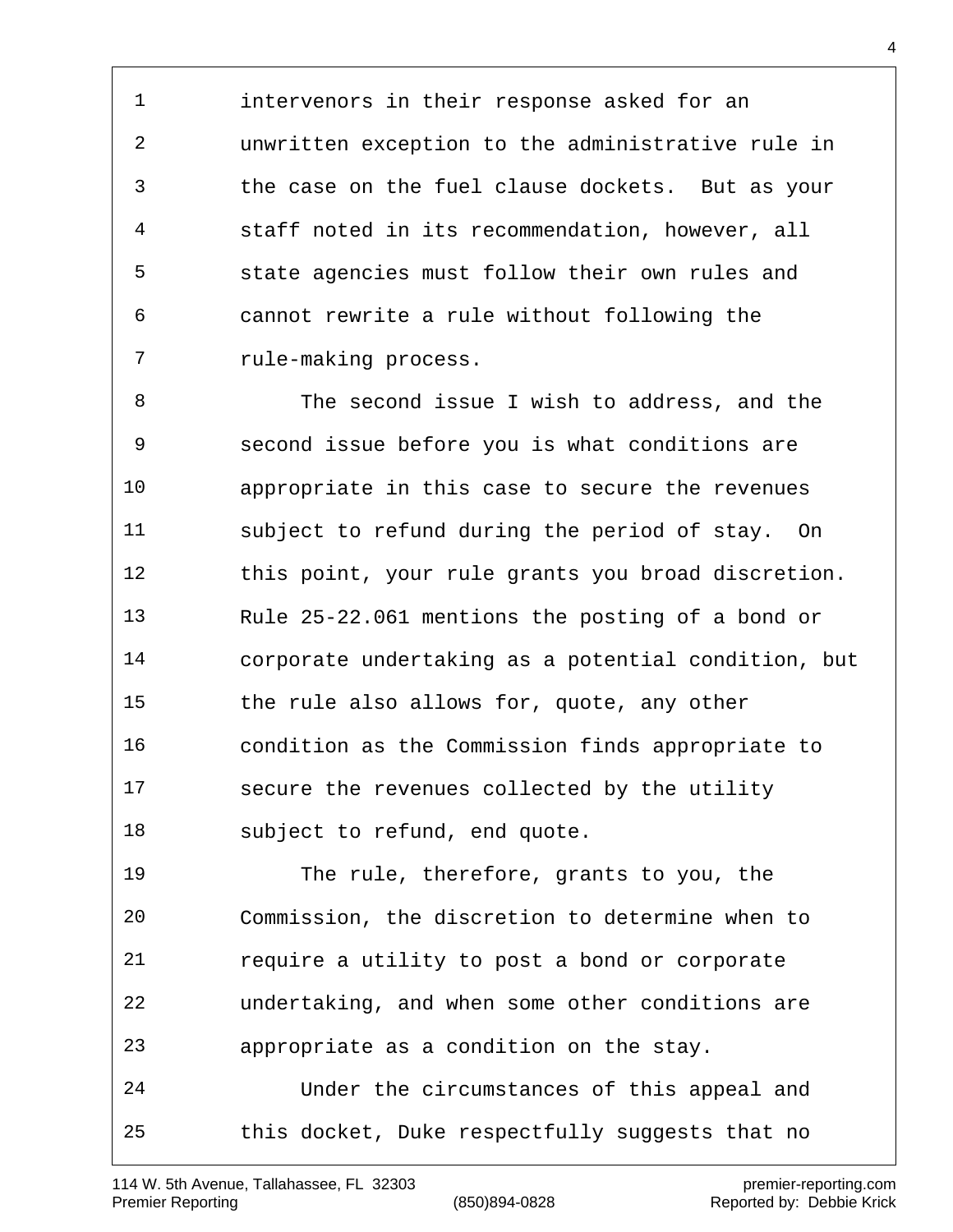bond or corporate undertaking is necessary to secure the revenues at issue as a condition of the stay. Instead, the ongoing open nature of the fuel docket can provide sufficient assurance to secure the revenues at issue during the pendency of the appeal. Any refunds that would be paid in the event the appeal is unsuccessful would be implemented through a reduction in Duke's fuel collections for the refund period on this docket. In the language of Rule 25-22.061, those conditions should be considered, quote, appropriate to secure 12 the revenues at issue.

 Finally I would like to address the reference in the staff analysis and recommendation to interest payments to be assessed on the amount ordered to be refunded in the final order. I would note that the Administrative Law Judge's recommended order did not provide for interest payments on the refund amount. Paragraph 125 of the recommended order specifies an amount to be refunded, quote, without interest. And the conclusion also does not order interest payments on the refund amount.

 The Commission's final order adopted -- in this case -- adopted and approved the recommended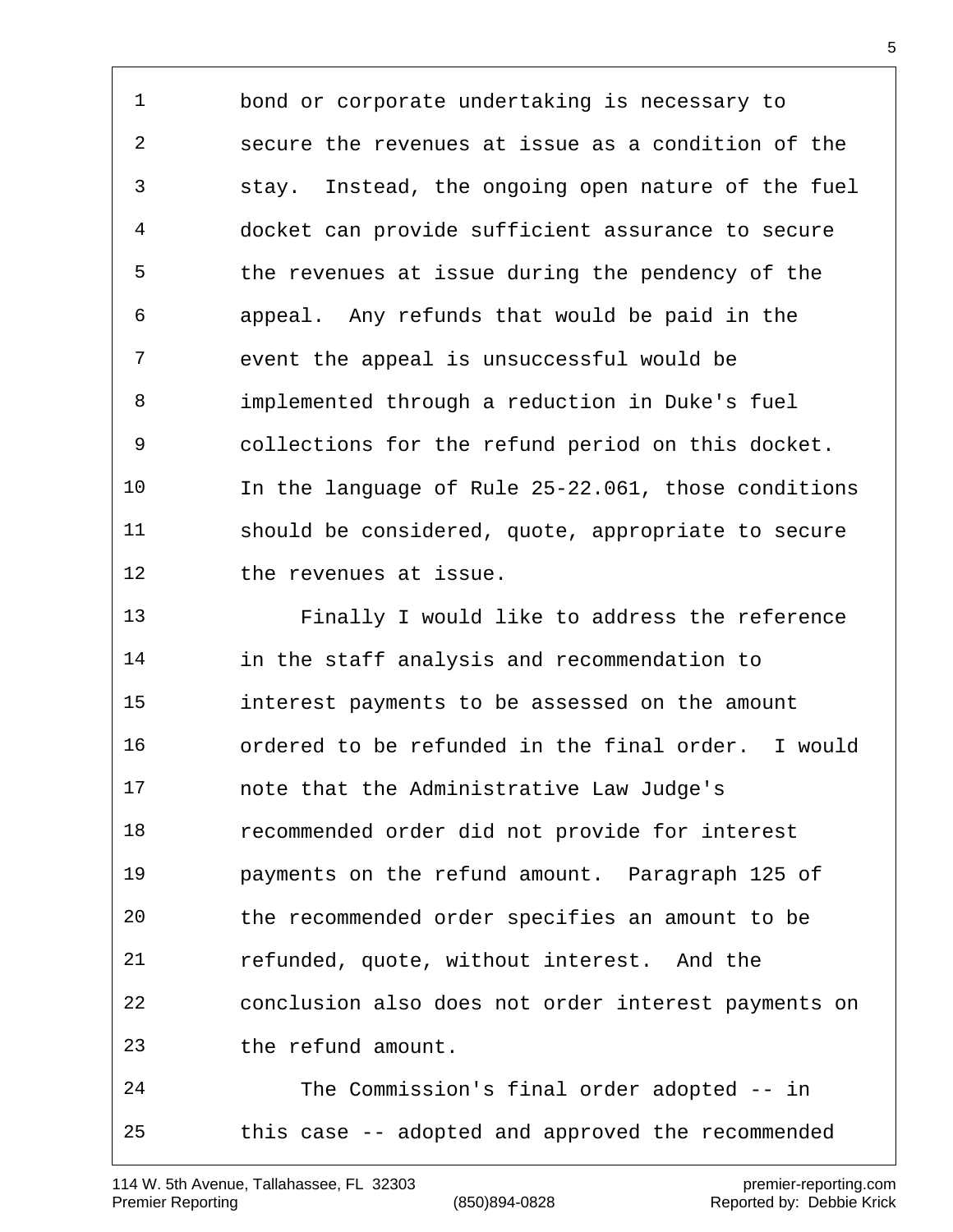order without modification, and also did not order interest payments. This could be compared to other cases in which the Commission did explicitly order refunds to be made with interest.

 The stay rule and the interest rule of the Commission provide for interest to be set in cases -- in the case of refunds which the Commission orders to be made with interest, Rule 25-6.109(4). Here, the refund was not ordered to be made with interest, so no interest rate should be applied to any condition on the stay that we are asking the Commission to enter in this case.

 In conclusion, Duke Energy Florida respectfully request the Commission grant a stay pending appeal under Rule 25-22.061, and that the Commission find the ongoing nature of the fuel clause docket to be of sufficient condition to secure the revenues subject to refund. Thank you. CHAIRMAN CLARK: All right. Thank you, Mr. Nordby. Mr. Rehwinkel. MR. REHWINKEL: Thank you, Mr. Chairman. Charles Rehwinkel for the Office Public Counsel, and I want to thank you, Commissioner, for allowing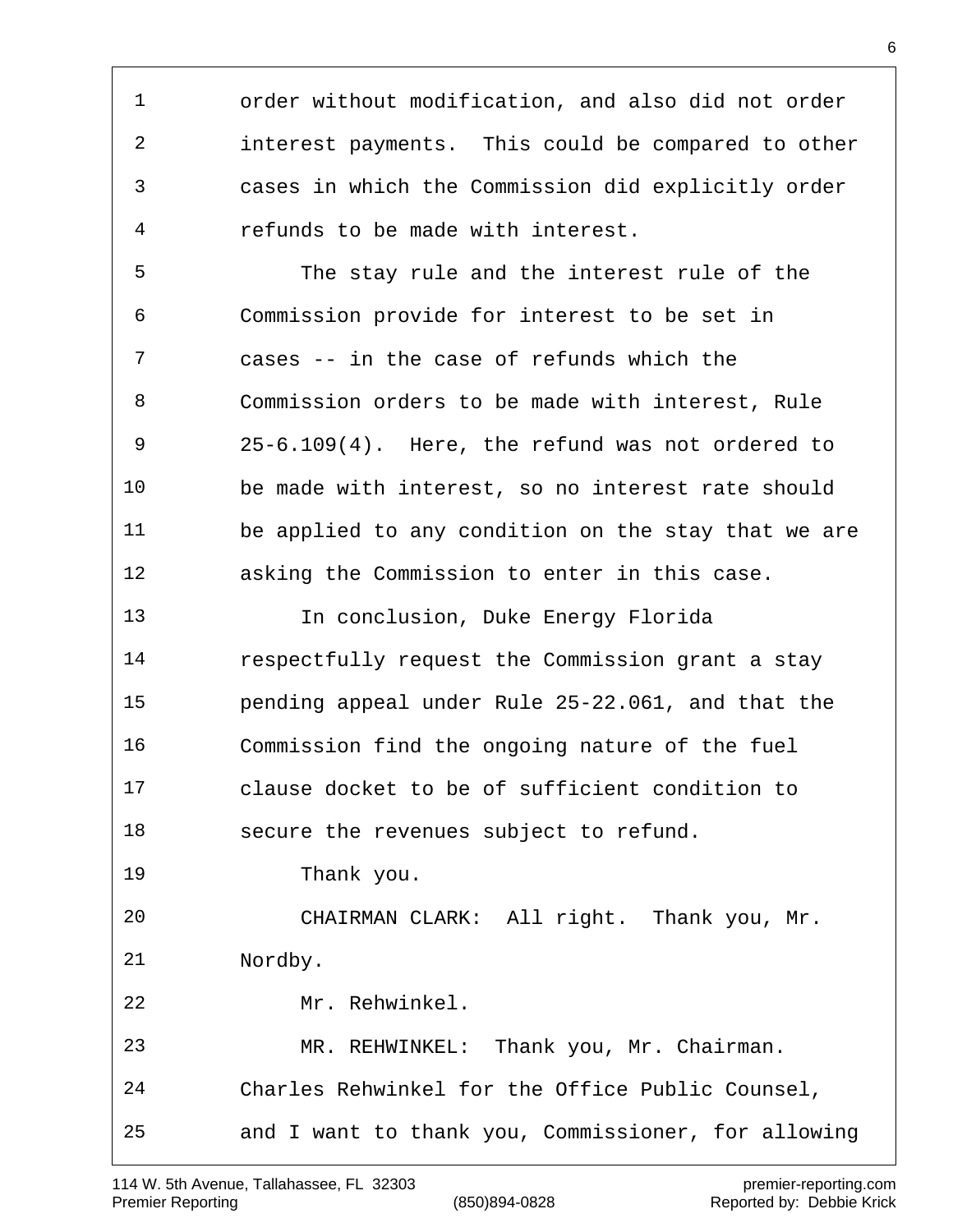the interest of a party taking an appeal. We have demonstrated that the stay is not applicable or needed for an appeal that is taken in a fuel clause case. And we would note that the very logic for -- that they presented to you for not applying a

Commissioners, a stay is designed to protect

us a brief chance to speak for the customers.

 On December 1st, we find ourselves in the middle of the holidays in the toughest, strangest year most of us have ever experienced. Duke has been before you recently this fall touting their compassion for customers suffering the effects of COVID. We ask you to think about that.

 This case today is about \$16 million that you ordered be returned to Duke's ratepayers. Duke's customers could use the good news of getting their money back in their holiday pandemic season. Instead, Duke is seeking to take cover behind a rule that has lost its meaning simply in order to hold on for two to three more years to this money. \$16 million is a gnat on their financial statements. Why are they doing this? It doesn't make sense. We think Duke Energy Florida is better than this. We think Duke's customers deserve better.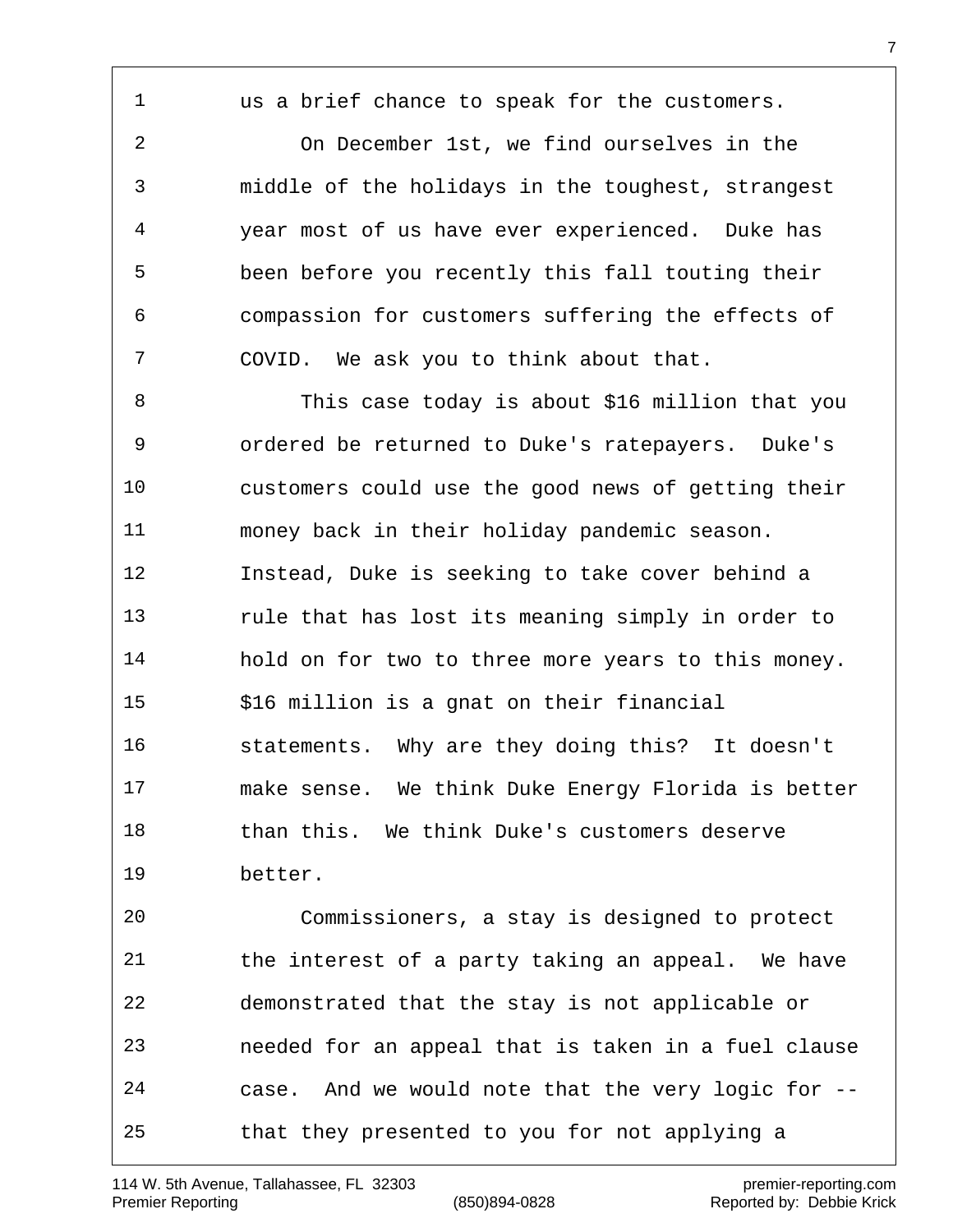corporate undertaking makes our point crystal clear. It's all within the fuel clause and it all can be taken care of there, but nevertheless, they want their customers not to have this money. The Florida Supreme Court more importantly in the GDE case makes it clear that your stay rule is not needed to protect the appellant when a Commission case is appealed. What Duke is asking you to do is to let them in a cynical move that has no legal significance -- UNIDENDIFIED SPEAKER: (Inaudible.) MR. REHWINKEL: My time is up? CHAIRMAN CLARK: No, I am sorry, Mr. Rehwinkel, something happened there. I don't know what that sound was. MR. REHWINKEL: Oh, I am sorry. I thought I heard the word time. I apologize. It is a cynical move that has no legal significance. It does have a great symbolic significance about just how much Duke actually respects its customers. We believe you have the discretion to hold this rule inapplicable to the fuel clause. We urge you to determine that the rule does not apply to a fuel clause appeal.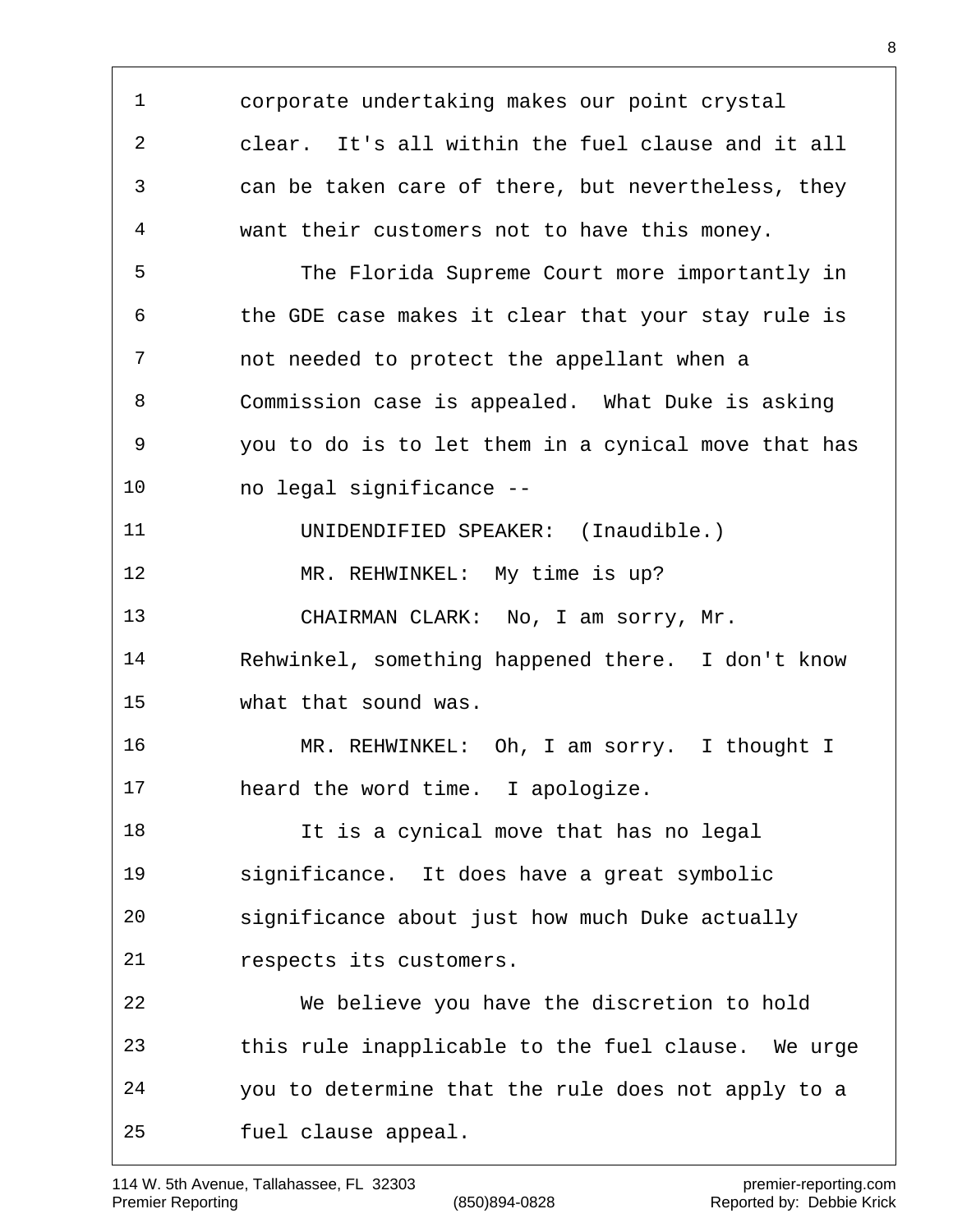Do the right thing, Commissioners, we ask. Don't address and put a stamp on this bah humbug holiday card to Duke's customers. We ask you to deny the motion.

 We also think that Duke is raising a point about interest that is potentially going to cause more litigation. The ALJ was not asked to calculate interest. His use of the term without interest is clearly meant that he did not calculate interest because that was not something he was asked to do. You have a rule that applies interest and debits and credits in the fuel clause, and that rule should apply.

 If Duke is saying they should keep the money for two to three more years interest free, we think that is a problem, and we think the GDE case says that that would be improper as well. So we are kind of disappointed to hear that Duke thinks that there is no interest that applies while they hold on to the customers for two to three -- money for two to three more years. Thank you. CHAIRMAN CLARK: All right. Thank you, Mr. Rehwinkel.

Commissioners, questions or comments? Anyone?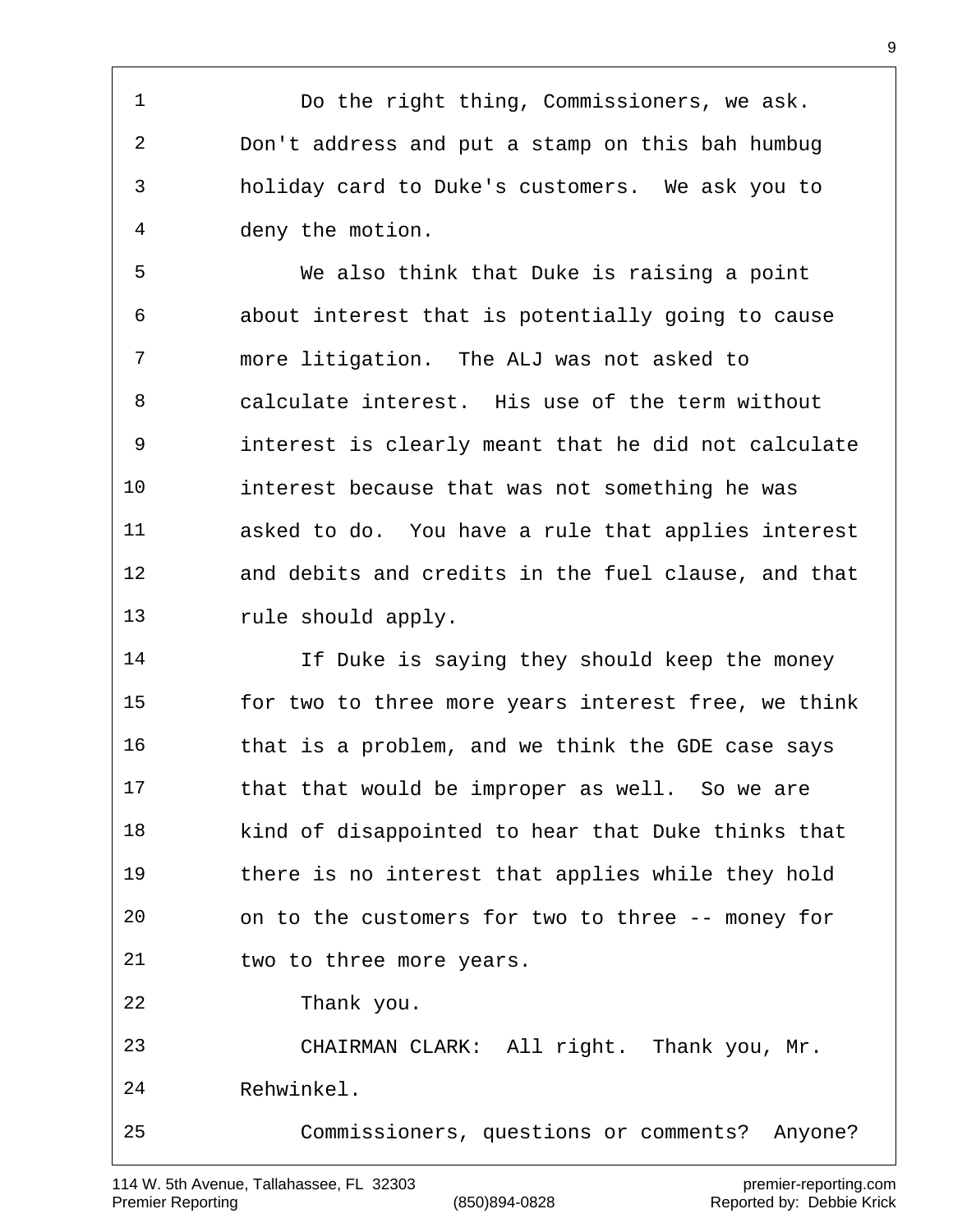Commissioner Polmann. COMMISSIONER POLMANN: Thank you, Mr. Chairman. I guess I have a number of thoughts here, and I would like to hear perhaps from the Commissioners if there is any interest in discussion -- discussing any of the comments we just heard, either that or I could just move forward here with a motion. I don't want to belabor the point. CHAIRMAN CLARK: Commissioners, do you have any comments or questions or discussion you would like to propose? There is -- Commissioner Graham. COMMISSIONER GRAHAM: I would like to move staff recommendation. COMMISSIONER POLMANN: Second. CHAIRMAN CLARK: All right. We have a motion and a second to approve staff recommendation. Any questions? All in favor say aye. (Chorus of ayes.) CHAIRMAN CLARK: Opposed? (No response.) CHAIRMAN CLARK: Motion carries. Thank you very much.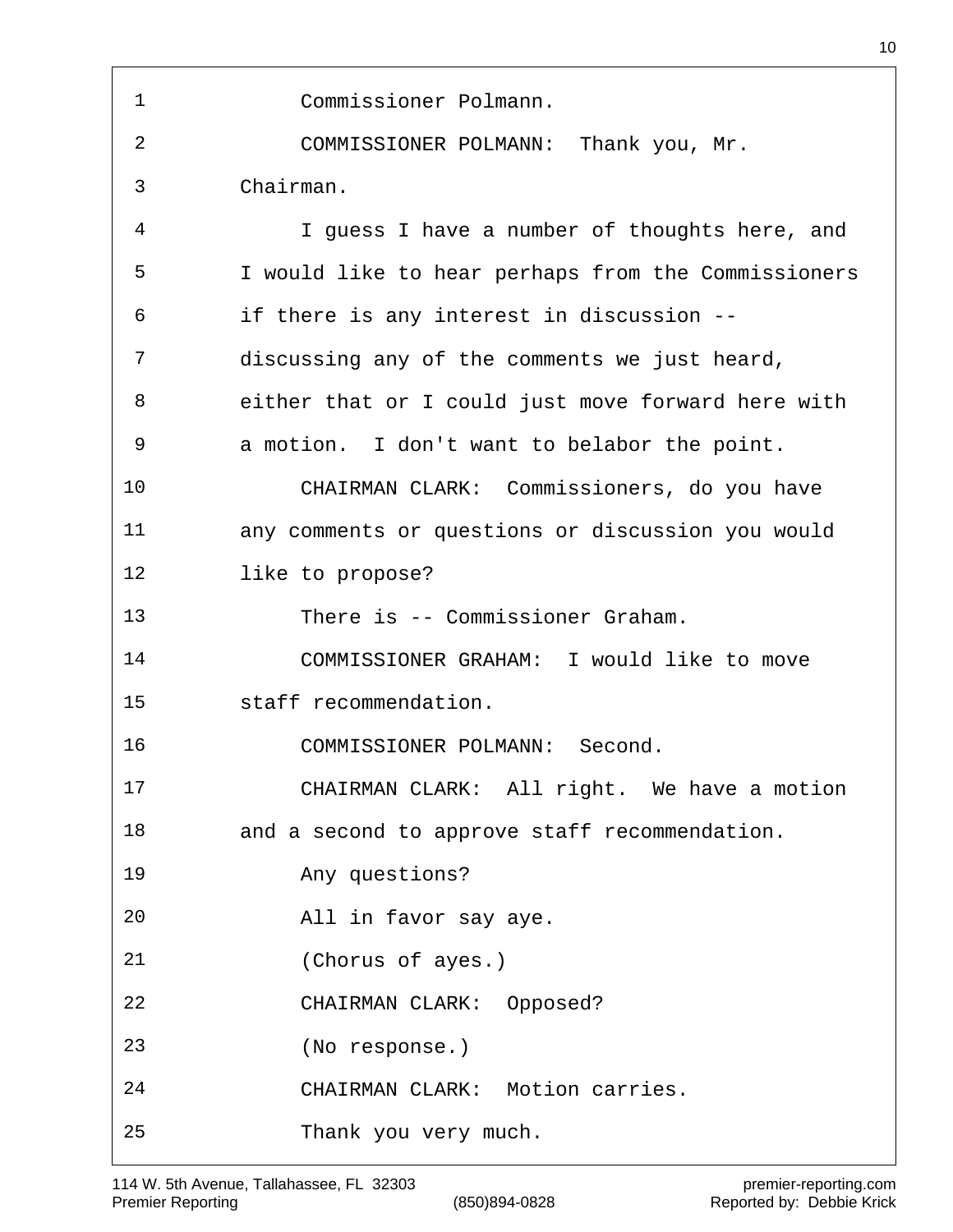| $\mathbf 1$      | (Agenda item concluded.) |
|------------------|--------------------------|
| $\sqrt{2}$       |                          |
| $\mathsf{3}$     |                          |
| $\overline{4}$   |                          |
| $\mathsf S$      |                          |
| $\mathsf 6$      |                          |
| $\boldsymbol{7}$ |                          |
| $\,8\,$          |                          |
| $\mathsf 9$      |                          |
| $1\,0$           |                          |
| $11\,$           |                          |
| $12\,$           |                          |
| $13\,$           |                          |
| $14\,$           |                          |
| $15\,$           |                          |
| $16$             |                          |
| $17\,$           |                          |
| $18\,$           |                          |
| 19               |                          |
| $20\,$           |                          |
| $21\,$           |                          |
| $2\sqrt{2}$      |                          |
| 23               |                          |
| $2\sqrt{4}$      |                          |
| $25\,$           |                          |

 $\overline{1}$